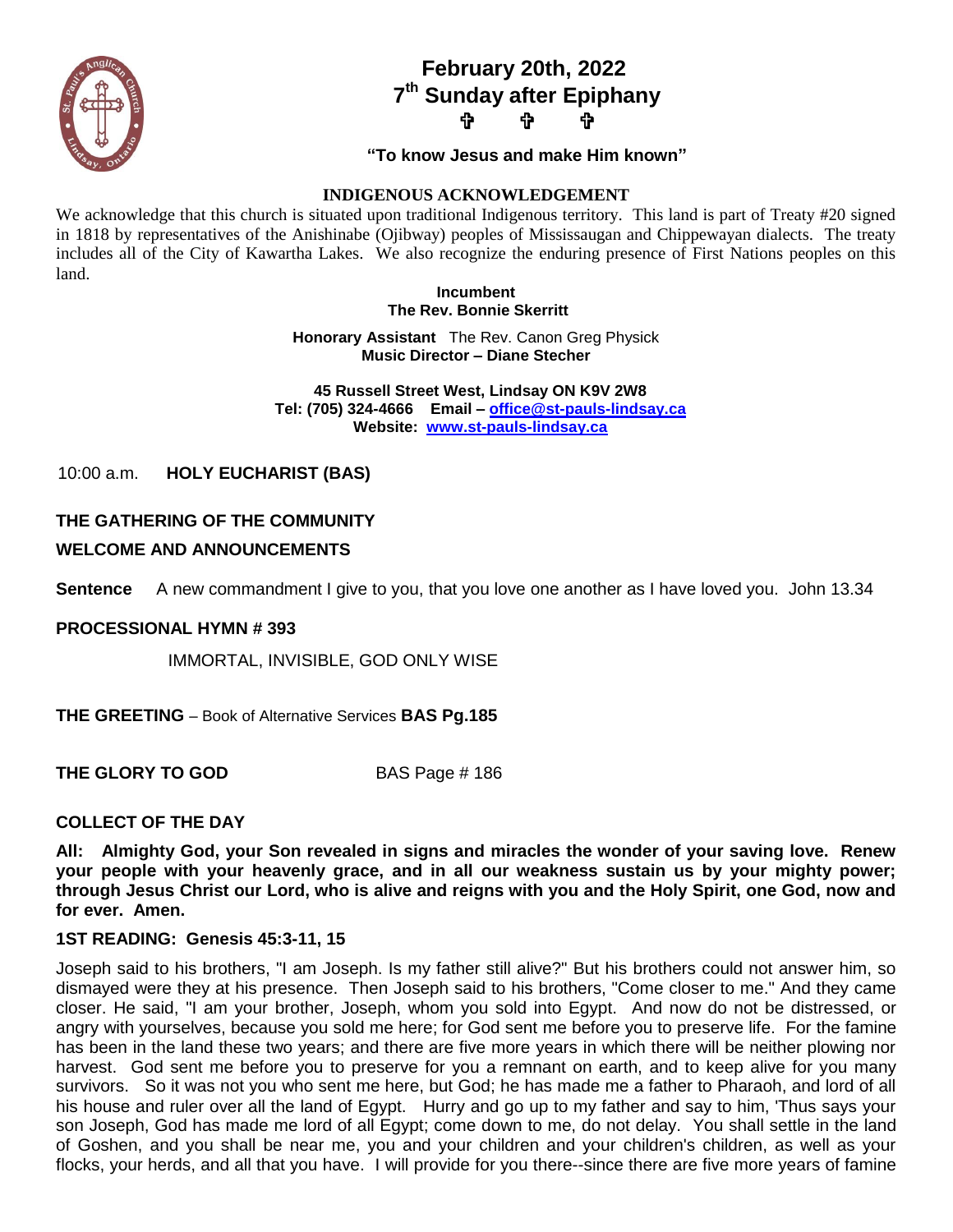to come--so that you and your household, and all that you have, will not come to poverty.' And he kissed all his brothers and wept upon them; and after that his brothers talked with him.

| Reader | The word of the Lord    |
|--------|-------------------------|
| People | <b>Thanks be to God</b> |

**Psalm 37:1-12, 41-42 (Please Remain Seated)**

(BAS Page 749) **said responsively, alternating verses**

## **2ND READING: 1 Corinthians 15:35-38, 42-50**

But someone will ask, "How are the dead raised? With what kind of body do they come?" Fool! What you sow does not come to life unless it dies. And as for what you sow, you do not sow the body that is to be, but a bare seed, perhaps of wheat or of some other grain. But God gives it a body as he has chosen, and to each kind of seed its own body. So it is with the resurrection of the dead. What is sown is perishable, what is raised is imperishable. It is sown in dishonor, it is raised in glory. It is sown in weakness, it is raised in power. It is sown a physical body, it is raised a spiritual body. If there is a physical body, there is also a spiritual body. Thus it is written, "The first man, Adam, became a living being"; the last Adam became a life-giving spirit. But it is not the spiritual that is first, but the physical, and then the spiritual. The first man was from the earth, a man of dust; the second man is from heaven. As was the man of dust, so are those who are of the dust; and as is the man of heaven, so are those who are of heaven. Just as we have borne the image of the man of dust, we will also bear the image of the man of heaven. What I am saying, brothers and sisters, is this: flesh and blood cannot inherit the kingdom of God, nor does the perishable inherit the imperishable.

> Reader The word of the Lord **People Thanks be to God**

### **THE HOLY GOSPEL– Luke 6:27 - 38** (All Stand)

### **"Glory to you, Lord Jesus Christ"**

"But I say to you that listen, Love your enemies, do good to those who hate you, bless those who curse you, pray for those who abuse you. If anyone strikes you on the cheek, offer the other also; and from anyone who takes away your coat do not withhold even your shirt. Give to everyone who begs from you; and if anyone takes away your goods, do not ask for them again. Do to others as you would have them do to you. "If you love those who love you, what credit is that to you? For even sinners love those who love them. If you do good to those who do good to you, what credit is that to you? For even sinners do the same. If you lend to those from whom you hope to receive, what credit is that to you? Even sinners lend to sinners, to receive as much again. But love your enemies, do good, and lend, expecting nothing in return. Your reward will be great, and you will be children of the Most High; for he is kind to the ungrateful and the wicked. Be merciful, just as your Father is merciful. "Do not judge, and you will not be judged; do not condemn, and you will not be condemned. Forgive, and you will be forgiven; give, and it will be given to you. A good measure, pressed down, shaken together, running over, will be put into your lap; for the measure you give will be the measure you get back."

### **"Praise to you, Lord Jesus Christ"**

**SERMON** – The Rev. Bonnie Skerritt

**The APOSTLES' CREED** (BAS Page 189)

### **PRAYERS OF THE PEOPLE Litany # 13 Pg.120**

In joy and humility let us pray to the creator of the universe, saying, **"Lord, grant us peace**

**CONFESSION AND ABSOLUTION** BAS Page 191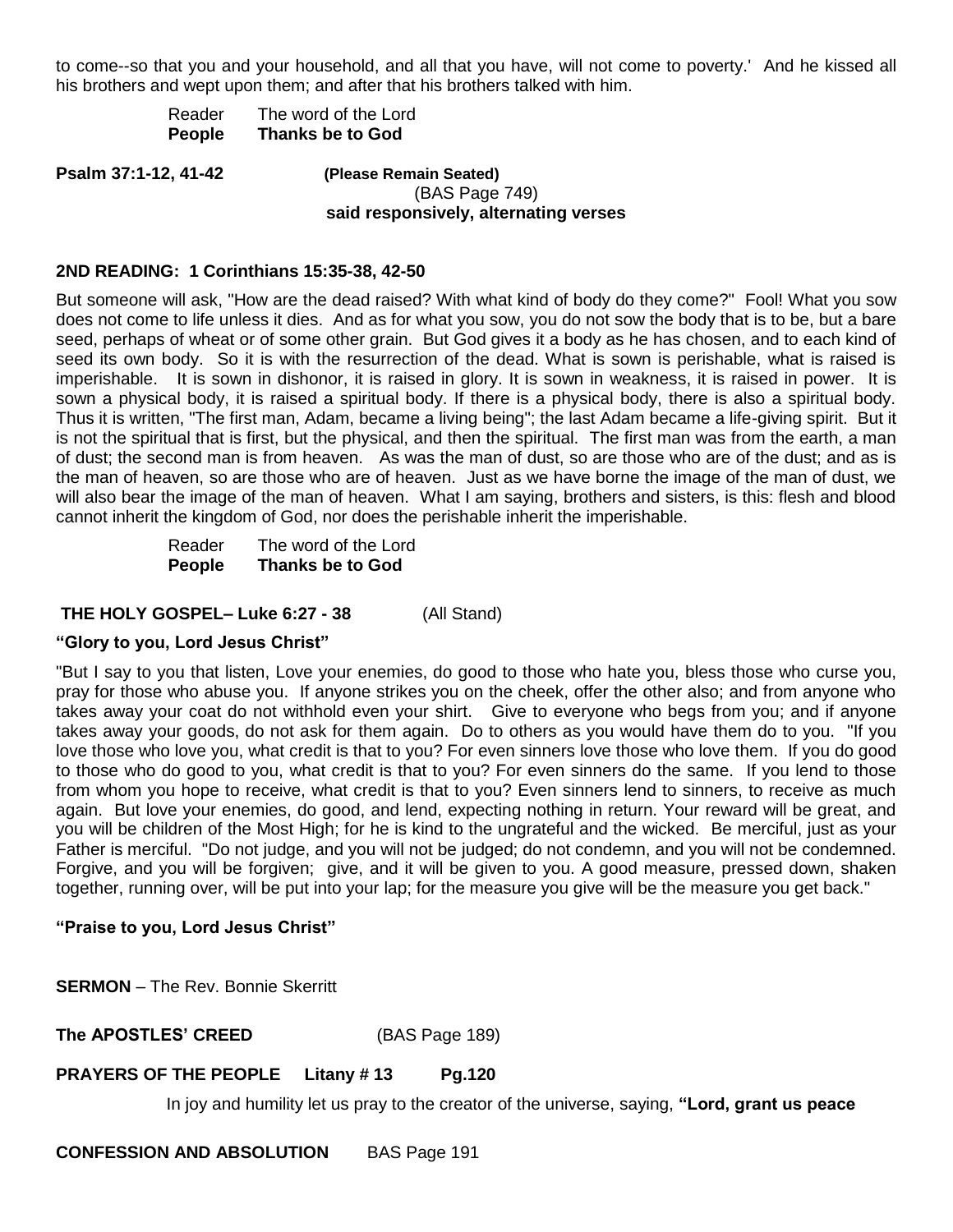# **OFFERTORY HYMN – MAKE ME A CHANNEL OF YOUR PEACE**

1. Make me a channel of your peace, Where there is hatred, let me bring your love, Where there is injury, your healing power, And where there's doubt, true faith in you.

2.

Make me a channel of your peace, Where there's despair in life, let me bring hope, Where there is darkness - only light, And where there's sadness - ever joy. 3.

O Spirit, grant that I may never seek So much to be consoled as to console To be understood as to understand To be loved as to love with all my soul.

4.

Make me a channel of your peace, It is in pardoning that we are pardoned, in giving to all that we receive, And in dying that we're born to eternal life.

# **THE CELEBRATION OF THE EUCHARIST –**

# **PRAYER OVER THE GIFTS**

Celebrant Merciful God, accept all we offer you this day. Lead us to love you with all our heart, and to love all people with your perfect love. We ask this in the name of Jesus Christ. **Amen.**

# **THE GREAT THANKSGIVING**

| <b>EUCHARISTIC PRAYER 5</b> | <b>BAS Pg. 204</b> |
|-----------------------------|--------------------|
|-----------------------------|--------------------|

| THE LORD'S PRAYER           | BAS pg. 211        |
|-----------------------------|--------------------|
| <b>BREAKING OF BREAD #6</b> | <b>BAS Pg. 213</b> |

# **LAMB OF GOD (Agnus Dei)**

Celebrant Lamb of God, you take away the sins of the world, have mercy upon us. **All Lamb of God, you take away the sins of the world, have mercy upon us. Lamb of God, you take away the sins of the world, grant us peace.** 

## **PRAYER FOR SPIRITUAL COMMUNION**

Celebrant Those wishing to do so may make their spiritual communion by joining in this prayer with me now:

**People: I worship and adore you, Lord Jesus Christ, present in the Holy Sacrament and in your people, who are gathered in spirit. In this moment I join with them to receive you in my heart, and in our community. May you, enthroned on the altar, now be enthroned in my heart; may you who give yourself to us again, fill us with grace, and heavenly blessing. Even as I am fed, may my hunger for you and for your reign of justice and peace increase, that I may, with your Spirit, work for that day when your reign shall come on earth as it is in heaven. Amen.**